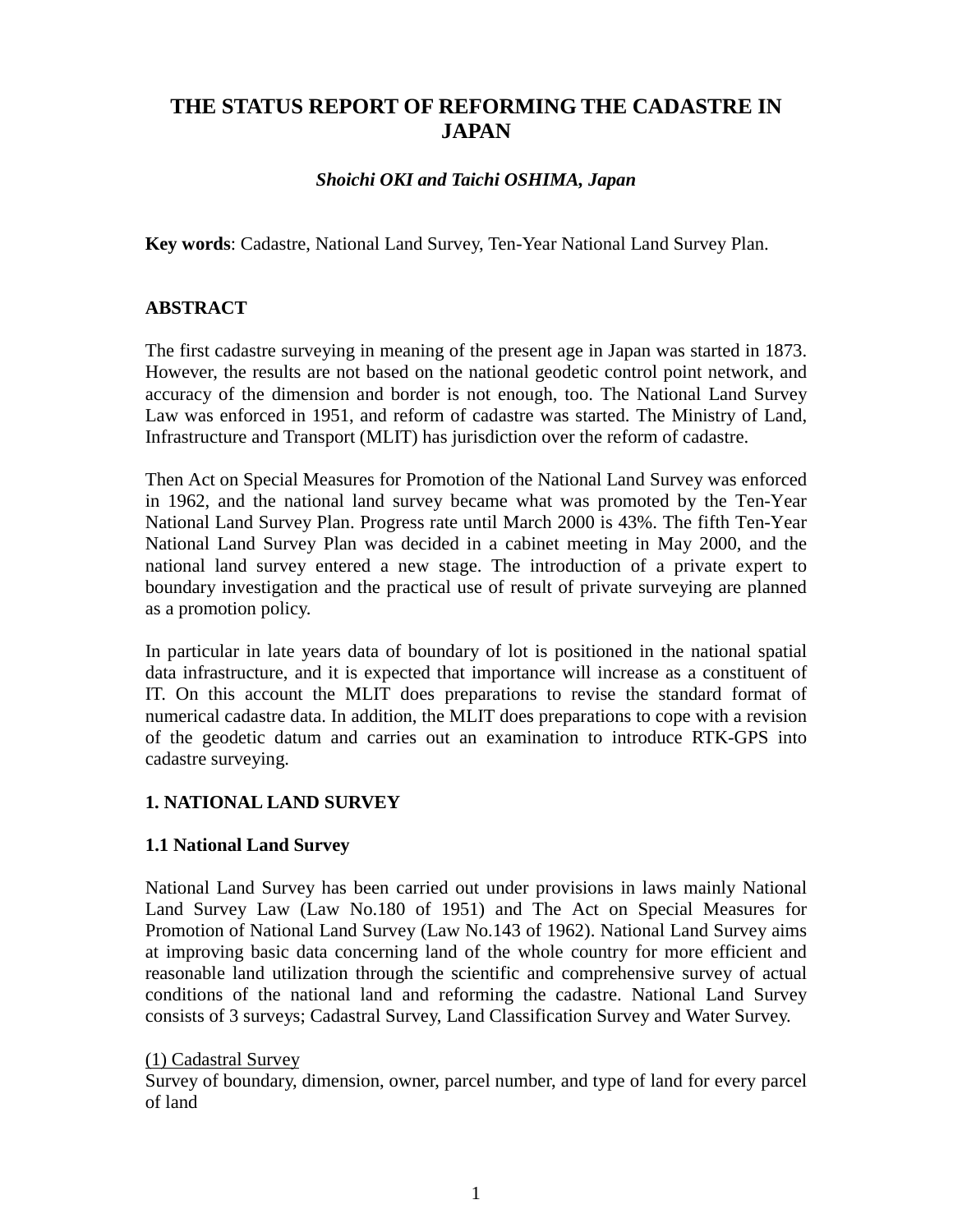## (2) Land Classification Survey

Land Classification Survey conducts a survey of land as to its present utilization, soil class and other physical and chemical quality of soil, erosion and other main natural factors and yields with a view to classifying land according to capability of its utilization and to prepare maps and records based on the data derived from the survey.

#### (3) Water Survey

Water survey conducts a survey of water as to its meteorological conditions, quantity of inland water, quality of water, quantity of water transport materials and such mattes concerning water, drainage, water utilization practices and the like with a view to contributing to flood control and water utilization and to prepare maps and records based on the data derived from the survey.

## **1.2. Cadastral Survey**

Cadastral survey is one of National Land Survey based on National Land Survey Law. Mainly municipalities conduct Cadastral Survey, surveying owner, parcel number, type of land, boundary and the dimension for every parcel of land

The most half of maps kept and utilized at registry office as record concerning land in Japan are still based on old map (recorded map) etc. made at the time of extensive revision of the land taxation system in the Meiji era (the end of  $19<sup>th</sup>$  century). There are some cases that some recorded map is different from the real boundary and configurations etc., and the dimension of land listed on a registry book is inaccurate. The product of the cadastral survey is submitted to the registry office to update registry books and maps. The updated registry books and maps will be useful for the smooth transaction of interests in land and efficient administration.

## **1.3. Organizations of Cadastral Survey**

There are three administrative levels in Japan, central government as the national level, the prefecture governments of 47 prefecture and city, town, village offices of 3,200 municipalities. Cadastral Survey is mainly conducted by the local public body like municipalities. The role of the central government is done by Ministry of Land, Infrastructure and transport (MLIT). The MLIT is just started on 6 Jan 2001 after the reconstruction of the system of the central government. Before the reconstruction, the National Land Agency of Prime minister's office has been conducted the role.

Main responsibilities of the MLIT are

- (1) Draw up the Ten-Year National Land Survey Plan
- (2) Budgeting for subsidy to municipalities (1/2 of the cost)
- (3) Fix the forms of maps and records as Cabinet Order
- (4) Fix the limit of the error as Cabinet Order
- (5) Establish the standard specifications for cadastral survey
- (6) Basic control survey (by the Geographical Survey Institute)
- (7) Approval of certification of the survey results

Main responsibilities of the Prefectures are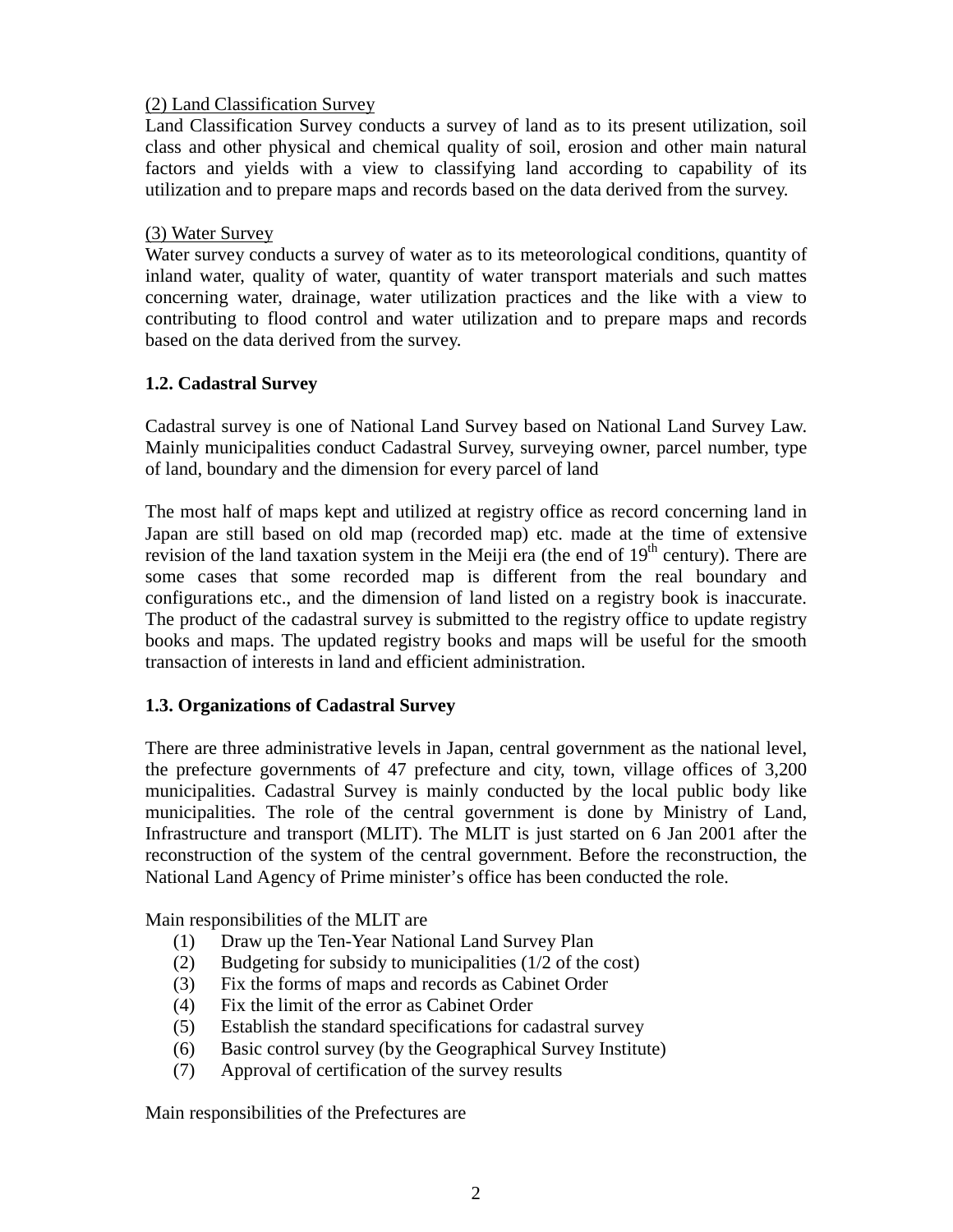- (1) Draw up the Ten-Year Plan based on the National Plan
- (2) Draw up the Project Plan of the fiscal year based on the Ten-Year Plan
- (3) Budgeting for subsidy to municipalities (1/4 of the cost)
- (4) Exam the program and specifications, then designate the survey as national land survey
- (5) Certification of the survey results
- (6) Submit the copies of the survey results to the registry office and municipality

Main responsibilities of the municipalities are

- (1) Draw up the program for the execution of the survey based on Project Plan
- (2) Prepare the specification for the survey the program
- (3) Budgeting for the survey (1/4 of the cost)
- (4) Execute the survey
- (5) Keep the product of the survey and display it to the public

**Fig. 1.1** Before Survey – a recorded map (Azagiri-zu)



**Fig. 1.2** After Survey – a cadastral map



## **2. PROCEDURE OF CADASTRAL SURVEY**

## (1) Survey Planning (process A, B)

The municipality that is conducting the survey makes plans by contacting and adjusting with organs concerned. The municipality has to do the development of an enterprise plan, a public notice of the cadastral survey, the application of a necessary subsidy. The municipality prepares the specifications for their national land survey accordance to the standard specifications established by MILT. Then the municipality official holds a briefing on the survey's substance and necessity for local residents.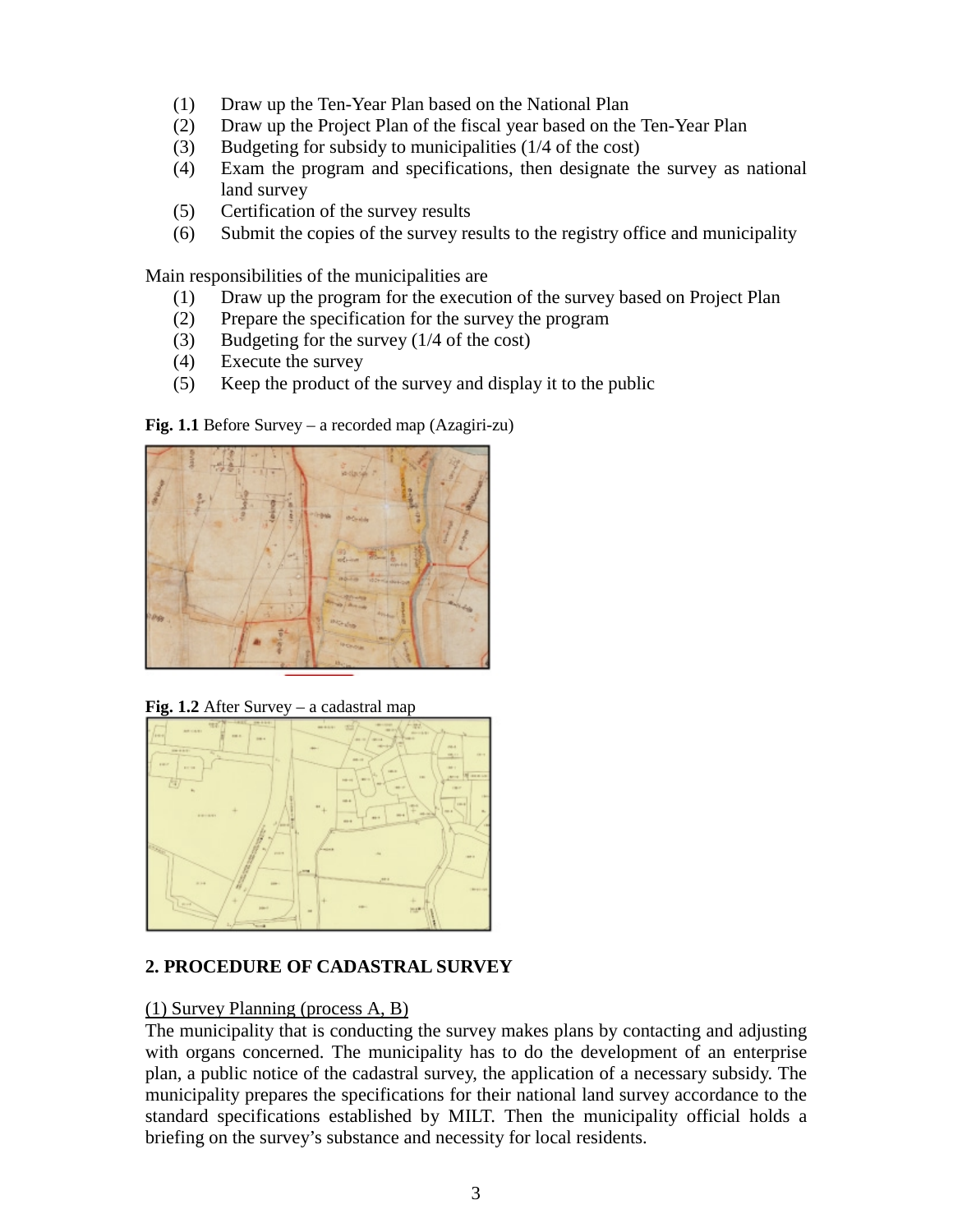#### (2) Basic control point survey

The Geographical Survey Institute maintains the  $1<sup>st</sup>$  to  $3<sup>rd</sup>$  order control points as the national geodetic control point network. The network is not dense enough for the cadastral survey. The Geographical Survey Institute settles the  $4<sup>th</sup>$  order basic control point based on the network with the request from municipalities.

#### (3) Geographical control point survey (process C, D)

Settle the topographic control point, which is the basic reference of survey. As process C, the triangle survey or the GPS traverse survey is done based on the  $4<sup>th</sup>$  order basic control points. As process D, the traverse survey mainly using the total station based on the points from process C. Some case, aerial triangulation method is taken to settle these points.

#### (4) The Parcel Investigation (process E)

Landowners clarify their own land boundaries for Cadastral Survey. The municipality official in charge visits the actual place referring to data based on an old recorded map etc. The landowners concerning the boundary confirm their land boundaries with mutual agreement. The municipality official also investigates the landowner, parcel number, type of land and so on. Then they put piles along the boundary after the confirmation. The piles display the settled boundaries for each parcel of land.

### (5) Boundary Survey (process F, G)

As process F, surveyors settle the dense topographic control point, and survey to determine the position on earth for each parcel.

As process G, after determining the position for each parcel, surveyors make the accurate map (cadastral map) based on each results and measure the dimension.

#### (6) Making Cadastral Record (process H)

Integrating results of the Parcel Investigation and Boundary Survey, municipality officials make a draft of cadastral record. The record and map are displayed to the public for 20 days at the municipality. Every person can confirm the results of the cadastral survey.

The municipality who has conducted the national land survey may request the president of prefecture to certify the maps and records. The president when he/she has received the request certifies products according to the examination into the products of the national land survey related to the request, unless the products contain a mistake committed in the course of survey in excess for the limit provided for by Cabinet Order. The MLIT obtain in advance the approval of the President.

#### (7) Submit the product of Cadastral Survey to registry office

The copies of Cadastral Survey product (the cadastral map and the cadastral record) are submitted to the registry office. The land registry book is revised according to the cadastral record and the old maps are replaced with the new cadastral map officially kept at the registry office. The registry office uses the product of the Cadastral Survey as a material of Immovable Registration in the future.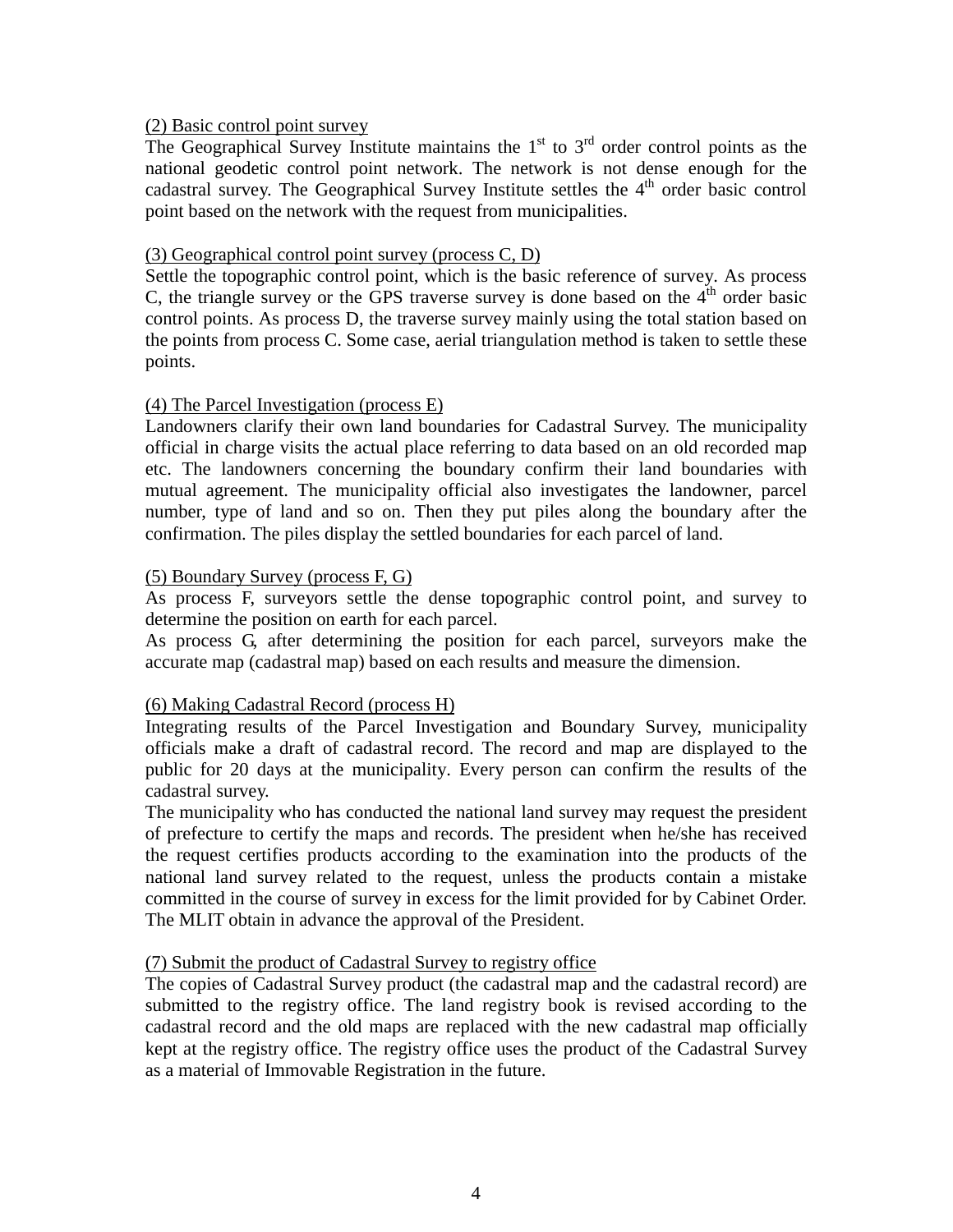## **3. PROGRESS RATE OF CADASTRAL SURVEY**

Cadastral Survey has been conducted since 1951 when National Land Survey Law was established. National Land Survey has been carrying out in accordance with the fourth Ten-Year National Land Survey Plan (fiscal year 1990 to 1999) on the basis of the Act on Special Measures for Promotion of National Land Survey until the end of fiscal year 1999. The progress rate of Cadastral Survey after the fourth plan finished (at the end of fiscal year 1999) stay only 43% of survey-required area and 17% for the urban area. Looking at the progress rate of each prefecture, we can see variation from region to region.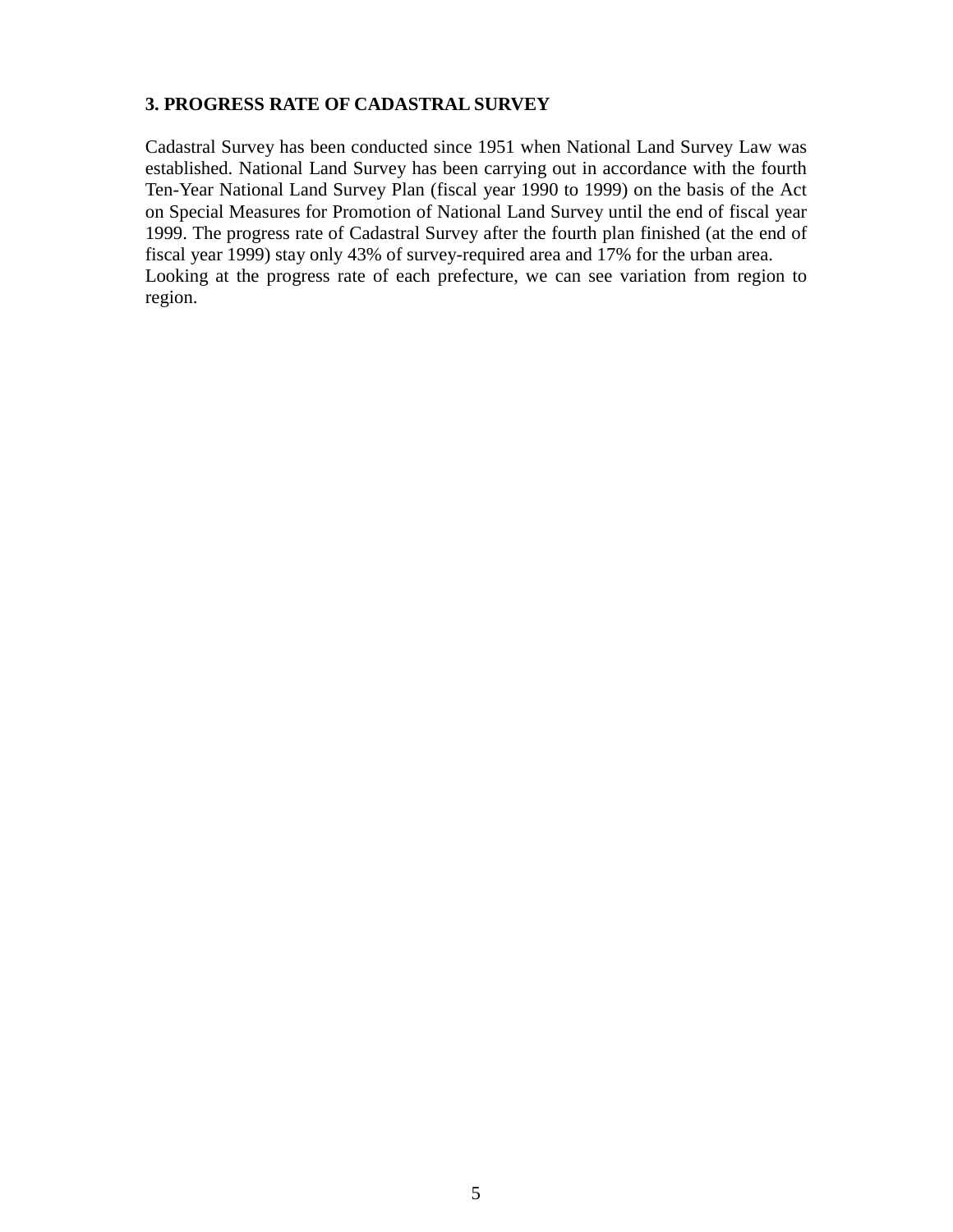**Fig. 2** Progress rate

Acreage of survey - completed area / acreage of survey - required area  $\times$  100(%) Where the acreage of survey-required area is the each prefecture's area excluding the national forest and all the lakes, ponds and rivers etc.

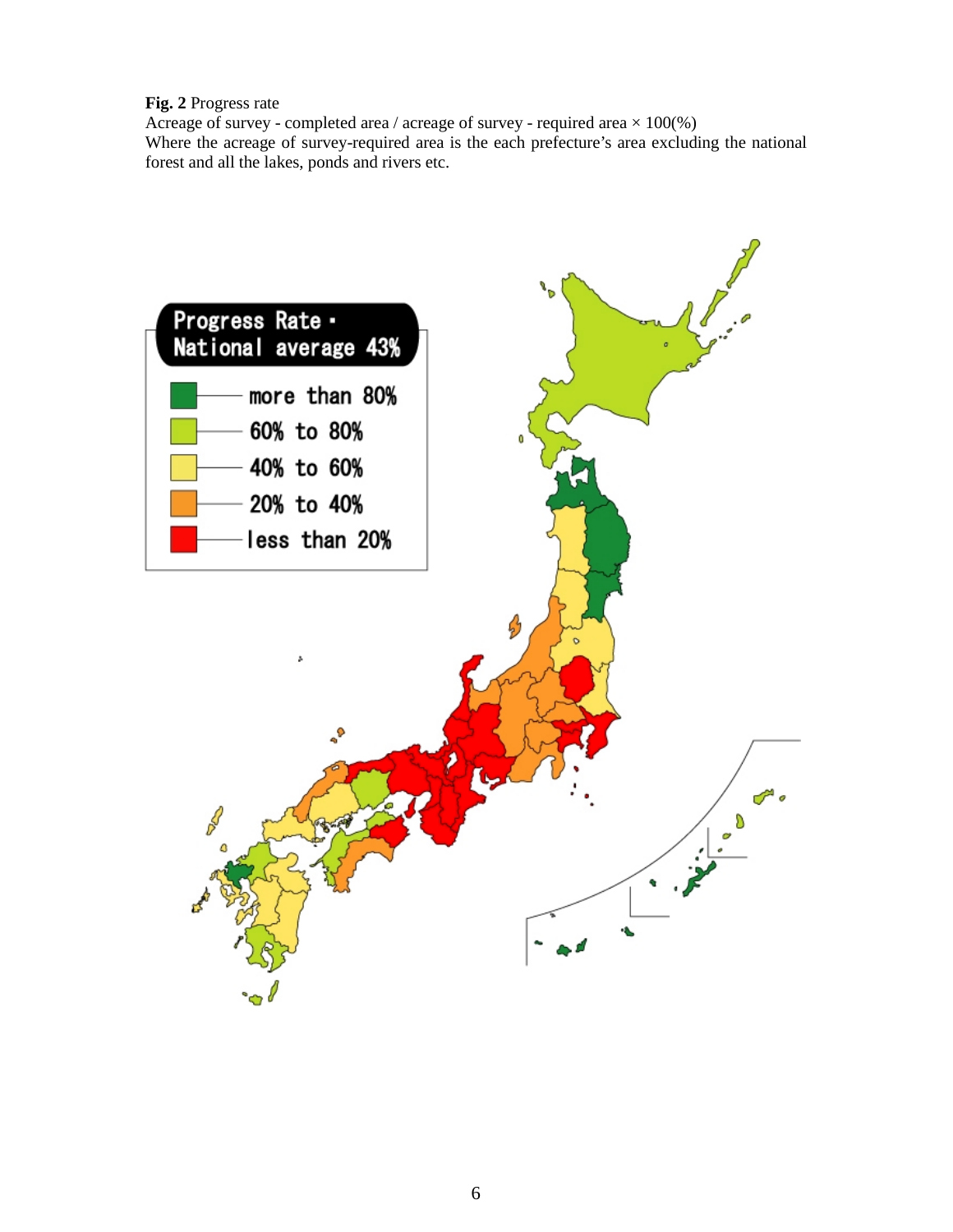**Fig. 3** Progress rate of each prefecture

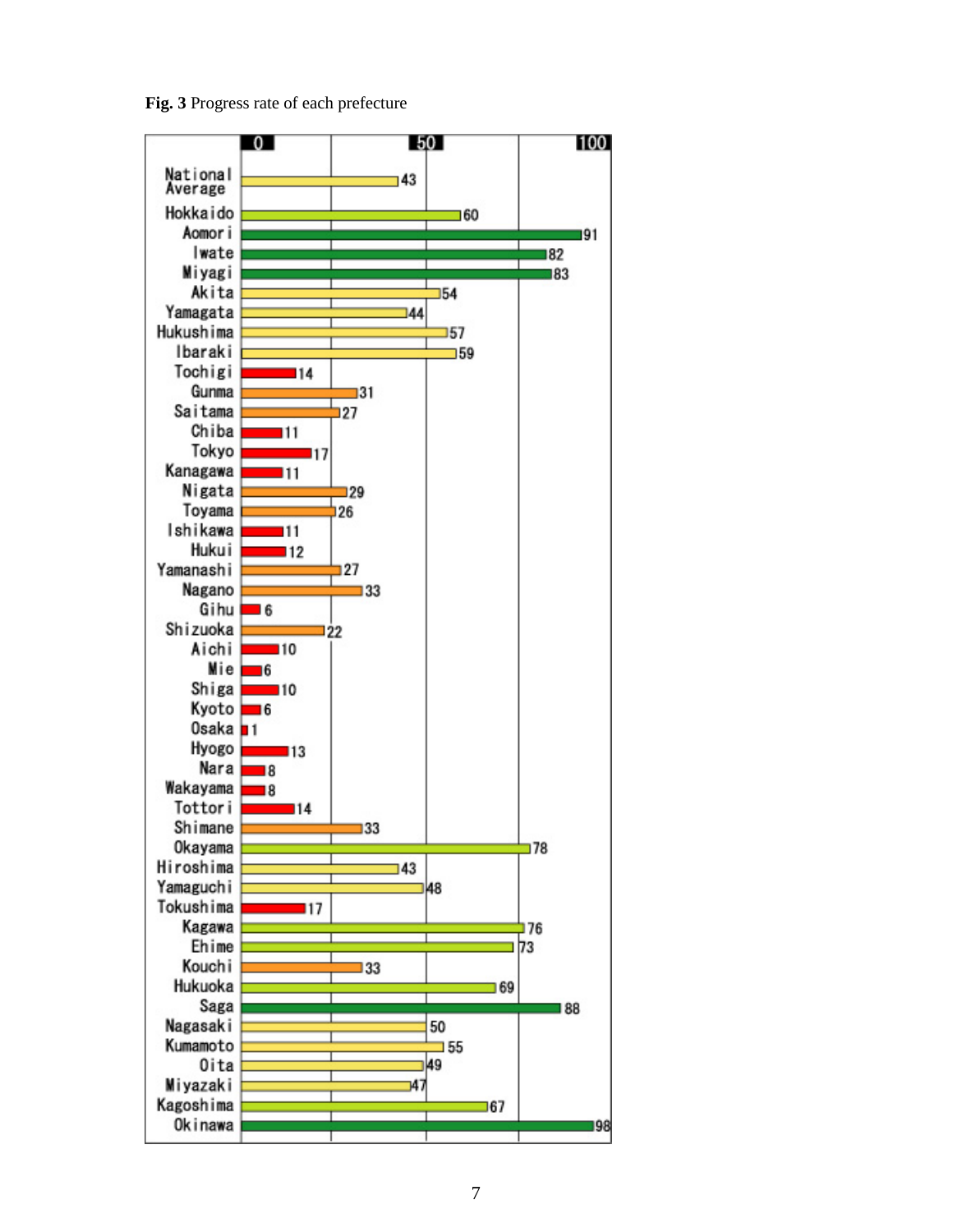## **4. THE TEN-YEAR NATIONAL LAND SURVEY PLAN**

To promote the national land survey, the Act on Special Measures for Promotion of National Land Survey amended in March 2000. The cabinet meeting approved starting for the fifth Ten-Year National Land Survey Plan from fiscal year 2000 in May 2000. The fifth plan aim at promoting to execute the national land survey urgently and systematically. The full content of the Ten-year National Land Survey Plan is as follows.

Ten-Year National Land Survey Plan [May 23rd, 2000 Cabinet Meeting approved]

The Ten-Year National Land Survey Plan shall be provided for in article 3 paragraph 1 of the Act on Special Measures for Promotion of National Land Survey (Law No.143 of 1962) as follows.

(1) The number of Control Point for Control Point Survey as the basis of Cadastral Survey conducted by the State organ shall be set at 14,000 points.

(2) The survey area of fundamental land classification survey conducted by State organ shall be set at 7,000 square kilometers.

(3) The survey area of land classification survey conducted by local public body or land improvement district and others enumerated in each items of Article 1 of the Act on Special Measures for Promotion of National Land Survey (Cabinet Order No.261of 1970) (hereinafter referred to as "land improvement district or the like") shall be set at 5,000 square kilometers.

(4) The survey area of the cadastral survey conducted by a local public body, a land improvement district or the like shall be set at 34,000 square kilometers.

Moreover, Cadastral Survey shall be improved with utilizing private ability and result. And, this plan shall be taken into consideration in the middle term, if necessary, observing social and economic trend and financial situations etc. in the future.

## **5. PROMOTION POLICIES**

To promote the cadastral survey along the plan, four following promotion policies are introduced.

(1) The practical use of private specialist in a parcel investigation

A principle that the official staff of the city, towns and villages carries out a parcel investigation by oneself is switched. Private specialists are introduced to promote a survey positively.

#### (2) The Intensive survey in the urban district

In the urban district, a budget is preponderantly distributed for the city to promote a cadastral survey and, a cadastral survey is entrusted the third sector with comprehensively to execute a cadastral survey intensively in a short term.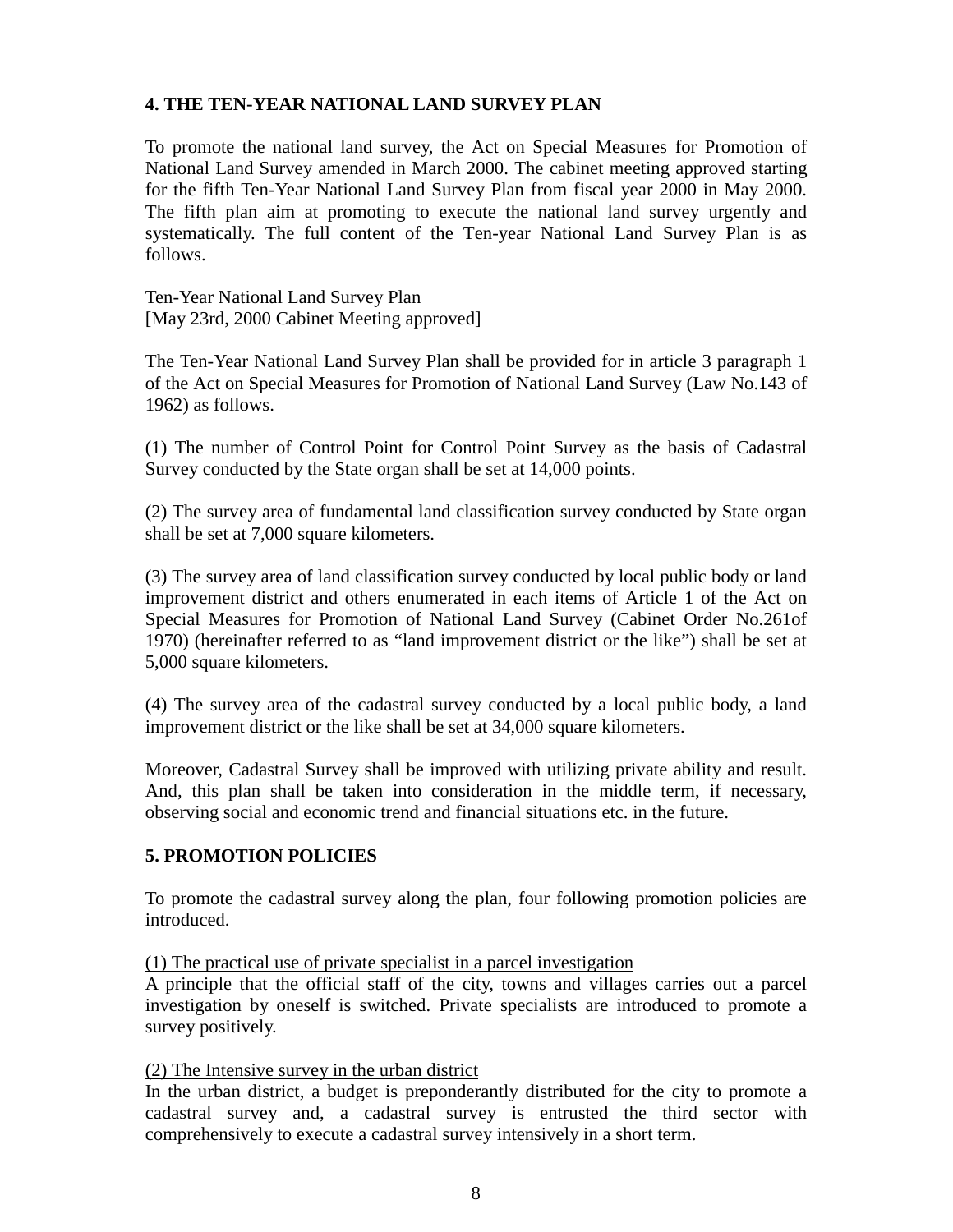#### (3) The flexible confirmation of border

Landowners must be present at the confirmation of border as a principle. The system is used flexibly. Confirming by using photographs, surveyed maps, etc. signed mail from landowner can be used for confirmation of border.

#### (4) The simple survey with private results

The simple cadastral survey using private results is introduced. Private estate development done with the constant accuracy is introduced into a cadastral survey to decrease some process.

#### **6. TREND OF THE CADASTRAL SURVEY IN JAPAN**

#### (1) Introduce the RTK-GPS

GPS survey is already introduced into the cadastral survey. Most of the process C is done with the static GPS method. To introduce the RTK-GPS method within the process D and F, the MLIT has carried out a GPS campaign in autumn of 2000. Now the MLIT is discussing to revise the standard specification of the cadastral survey to fix with the RTK-GPS method.

## (2) Cadastral data as basis of the IT

Central government organizes a GIS committee. The committee positioned the data of the parcel boundary in the National Spatial Data Infrastructure. It is expected that importance will increase as a constituent of IT. On this account the MLIT does preparations to revise the standard data format of numerical cadastre data. From fiscal 1998, The MLIT has organized an investigation committee to discuss the new format. In March 2001, the committee had submitted a final report. The draft of the new format and data converter from the current format to the new format are fixed. The MLIT is going to authorize the format soon.

#### (3) The new geodetic datum of Japan

The MLIT does preparations to revise the geodetic datum of Japan. The current datum is the Tokyo datum constructed by Japan Army Survey in the  $19<sup>th</sup>$  century. The new datum "JGD2000: Japan Geodetic Datum 2000" is based on ITRF94. The Kashima VLBI station is connected with the ITRF with the international VLBI survey. Three domestic VLBI stations were fixed with the Kashima VLBI station with the domestic VLBI survey. Fixed GPS stations make the strong network held fixed with these VLBI stations. All the geodetic control stations are re-surveyed or re-calculated held fixed the GPS stations. The  $4<sup>th</sup>$  order basic control stations for the cadastral survey are also recalculated by the interpolation method. In some area, the re-calculated results are not harmonized with re-surveyed data because of the crustal deformation or land subsidence. The MLIT is re-surveying these  $4<sup>th</sup>$  order control points.

## **7. CONCLUDING REMARKS**

Reforming the cadastre in Japan has been continuing more than fifty years. Half of the maps at the registry office are still not based on the national geodetic control network. These maps dose not have a function of the cadastral map. Land registration is still handled with the paper base method. Numerical cadaster could not be introduced into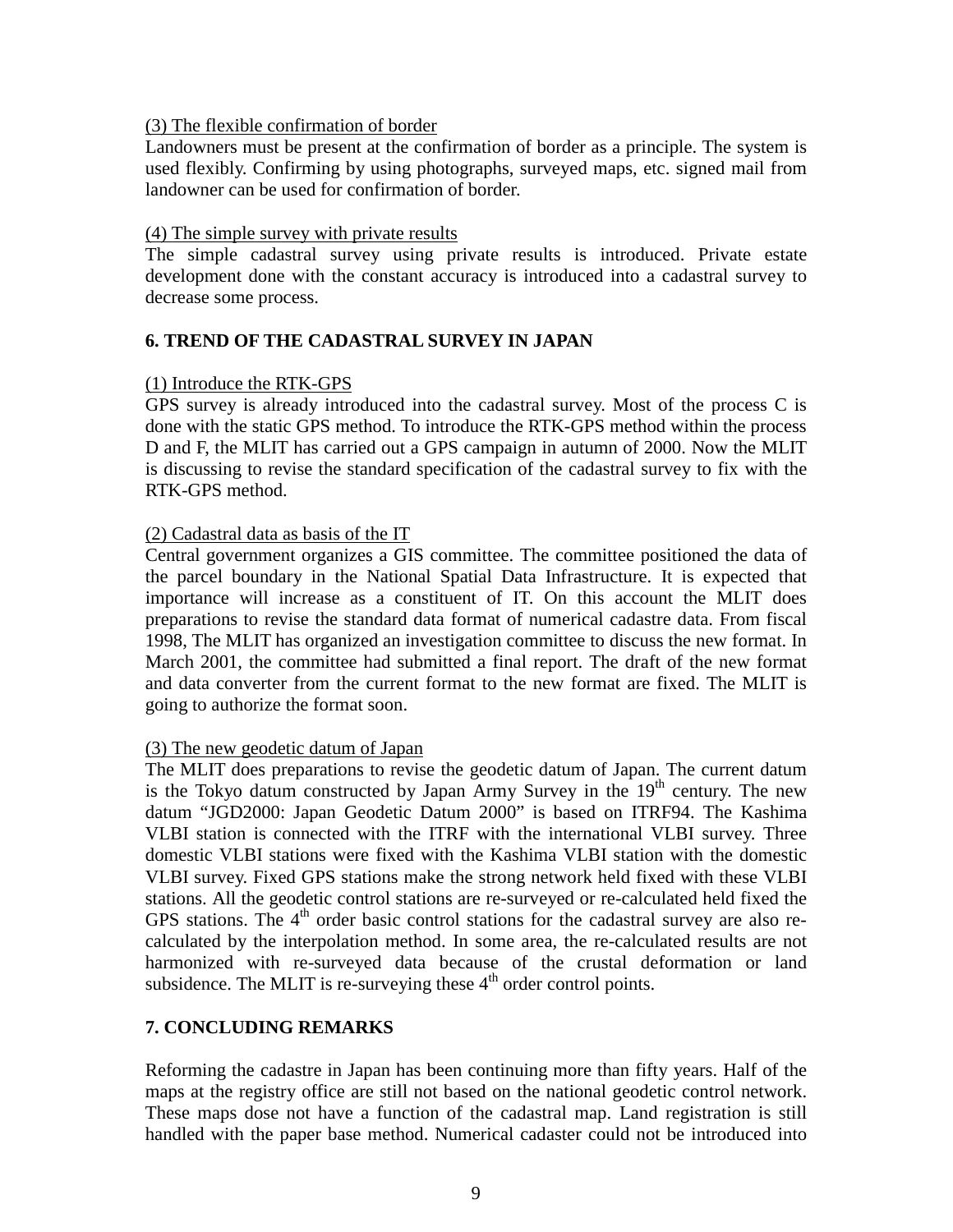the system of the land register. It is strongly requested that the reforming the cadastre should be finished soon to shift the modern cadastre.

### **CONTACT**

Shoichi OKI Deputy Director National Land Survey Division Land and Water Bureau Ministry of Land, Infrastructure and Transport Government of Japan JAPAN

Taichi OSHIMA Emeritius Professor Hosei University 66-5 Flower Hill Sayama JP-350-13 Saitama JAPAN  $Fax + 81 429 58 6705$ E-mail: oshima@saitama.email.ne.jp

#### **BIOGRAPHICAL NOTE**

**Shoichi Oki**'s, academic background is geophysics especially analysis of plasma waves in space by Very Long Baseline Interferometry (VLBI) survey. He joined after graduate from the university business with Geographical Survey Institute (GSI). He conducted geodetic survey, topographic mapping and digital mapping. During 1991 to 1993 he was transferred temporarily to the National Land Agency as a chief of National Land Information Office. During 1996 to 1997 he stayed in Germany as a guest scientist of Technical University Munich to research digital photogrammetry. During 1997 to 1998 he worked to establish International VLBI Service as the VLBI group leader of GSI. He participated in basic survey planning and system reforming of survey as a member of strategic planning team of GSI. In 2000 he was prompted to the Deputy Director for cadastral survey of the National Land Agency. He has shift to Ministry of Land, Infrastructure and Transport after reconstruction of government system of Japan.

**Taichi Oshima** got Dr. Eng. Degree from University of Tokyo and he had been engaging in research and teaching in University of Tokyo, Institute of Industrial Science for 26 years and Hosei University for 20 years. Besides that academic career, he had given lectures in several national and private universities. He has also involved in International Meeting and Symposium as a speaker and session chairman.

He was qualified as a professional licensed Surveyor in 1967. He also joined to JSPRS (Japan society of Photogrammetry and Remote Sensing) as a Secretary General for about 12 years from 1961 and contributed for bridging JSPRS to ISPRS (International Society of Photogrammetry and Remote Sensing) and contributed to organize the International Symposium of Comm. V of ISPRS in 1966. He firstly joined to the FIG Congress in London in 1964. He had contributed to join JFS (Japan Federation of